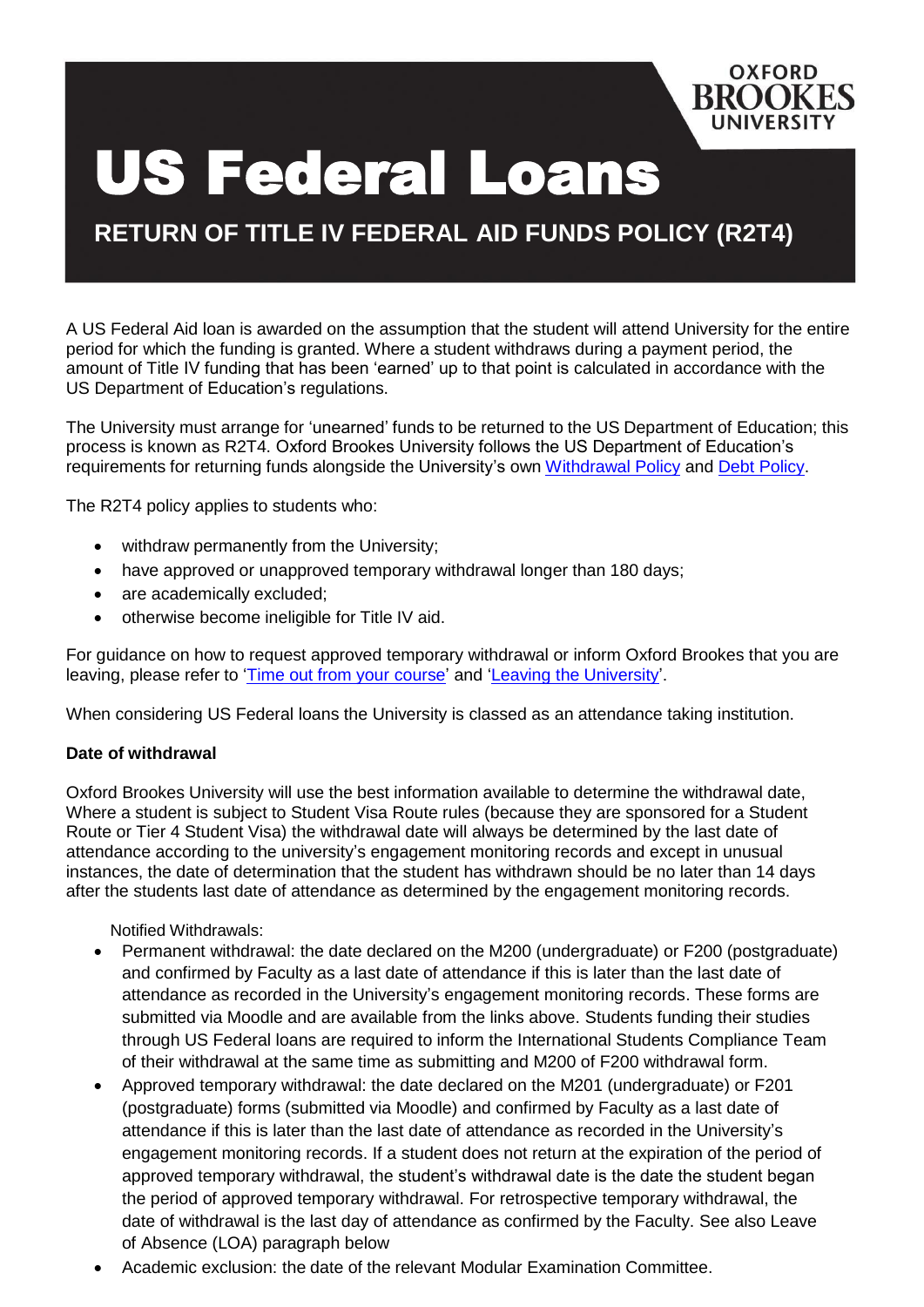Disciplinary or Financial Exclusion: the date the Exclusion is applied to the students record.

Unofficial withdrawals:

- Unapproved temporary withdrawal this occurs when a student fails to complete enrolment at the start of an enrolment period: the withdrawal date will be the start of relevant semester.
- Non-engagement exclusion. For R2T4 purposes the University will use as the date of withdrawal either:
	- The last date of attendance / engagement as confirmed under the University's Engagement policy (applicable where a student is also a Tier 4 or Student Route visa holder). Details of the policy are part of the University Regulations at: [https://www.brookes.ac.uk/getmedia/e54997f8-3588-4d5a-b280-e0e00ae4831c/Student-](https://www.brookes.ac.uk/getmedia/e54997f8-3588-4d5a-b280-e0e00ae4831c/Student-Visa-Engagement-Policy.pdf)[Visa-Engagement-Policy.pdf](https://www.brookes.ac.uk/getmedia/e54997f8-3588-4d5a-b280-e0e00ae4831c/Student-Visa-Engagement-Policy.pdf)
	- Where there is evidence that the student has attended past the last date of attendance set out above (for example where a Faculty confirms a later date of attendance than is recorded for visa monitoring purposes) the University will use the later date of confirmed attendance.

The International Students Compliance Team carry out monthly enrolment checks to ensure that they are aware of any changes in a student's status.

Note: If a student does not attend even first lectures or seminars, they are not eligible to receive any Title IV funding and all funding will be returned to the US Department of Education by the University.

# **Leave of Absence (LOA) for less than 180 days:**

A request for Approved Temporary Withdrawal may qualify as an approved LOA for federal loan purposes (this removes the need for the University to perform an R2T4 calculation). To qualify as an LOA for federal loans purposes the following conditions must be met:

- The period of Approved Temporary Withdrawal must be approved in advance by the University following completion of an M201 (undergraduate) or F201 (postgraduate) from via the students Moodle. Where unforeseen circumstances prevent a request for Approved Temporary Withdrawal being submitted in advance (for example illness or injury) the International Students Compliance Team can determine that an approved LOA is started where appropriate evidence to support the delay in requesting the LOA is provided.
- The period of withdrawal must be temporary and any reasons stated in the relevant withdrawal form must lead to a reasonable expectation that the student will return to study at the end of the LOA.
- The original LOA and any extension requested (further period of Approved Temporary Withdrawal) must not exceed 180 days in any 12 month period – this includes days in which the University is not in session and is not limited to 'term-time'
- The student must resume their course at the same point in the academic programme that they began the LOA

A student granted an LOA as described above is not considered to have withdrawn and no R2T4 calculation is required.

During the LOA the student will not incur any additional tuition fees - they would not therefore be eligible for any additional disbursements of US Federal Loans. A student who is granted an approved LOA maintains in-school status for Title IV loan repayment purposes.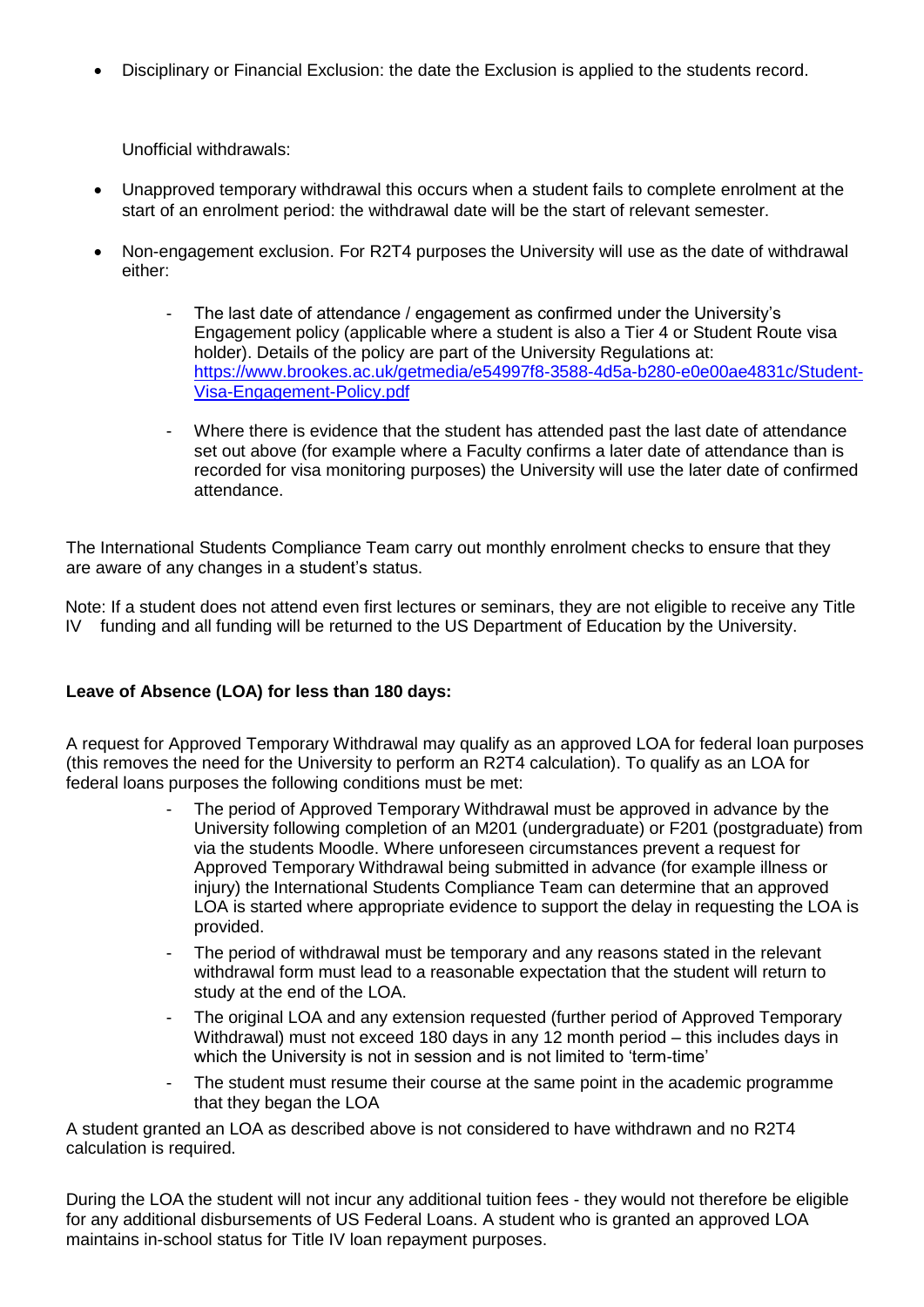The start date of the LOA for Federal loans purposes is the date that the LOA comes into effect. Where an LOA is requested retrospectively (as set out above), the date hat the University determined the student ceased attendance may be used.

If the student does not return from an approved LOA or the LOA otherwise does not qualify as an approved LOA the student will be deemed to have withdrawn for the purposes of US federal loans and the R2T4 calculation and procedure will be followed. This may lead to a student's grace period for loan repayments being exhausted. The date of withdrawal will be treated as the date that the original approved LOA began.

### **Determining the amount of Title IV funds to be returned:**

The amount of Federal Aid earned is calculated by dividing the number of days of attendance minus any period of unscheduled leave (5 days or more) by the total number of days in the payment period. The payment period is the term for which the loan was certified.For example, a student who attends 40 out of 100 days in a payment period will have earned 40% of the aid for that period. For the purposes of this calculation the number of calendar days in the numerator or denominator includes all days within the period except for institutionally scheduled breaks of five of more consecutive days or days in which the student was on an approved leave of absence.

If a student has completed more than 60% of the payment period, federal regulations consider that they have earned 100% of Federal Aid for that period, and there are therefore no unearned funds to be returned.

In accordance with federal regulations, funds must be returned in the following order:

- Direct Unsubsidized
- Direct Subsidized
- Direct PLUS

A copy of the document used for the R2T4 calculation will be emailed to the student and/or Parent PLUS borrower, together with details of the University's and borrower's responsibilities.

# **Oxford Brookes' responsibilities include:**

- providing each student with the information given in this policy;
- identifying students who are affected by this policy;
- completing the R2T4 calculation for students who are subject to this policy;
- returning the Title IV funds that are due;
- informing the student if they have to return unearned funds;
- notify the student of the requirement for them to complete Exit Counselling;
- notify the US Department of Education of the change in a student's enrolment status via NSLDS within 30 days.

### **Timeframe for the return of Title IV funds**

Students in receipt of US Federal Aid must notify the International [Students Compliance](http://www.brookes.ac.uk/studying-at-brookes/finance/financial-aid/united-states-student-loans/) Team immediately of a pending withdrawal in order to meet the US Department of Education requirement that the R2T4 process begins no less than 14 days after the student's change of enrolment status.

The University has 45 days from the date it determined that the student's enrolment status changed to return to the US Department of Education all unearned funds for which the University is responsible. The student (or parent, in the case of Parent PLUS loans) must return unearned funds to the US Department of Education within the same timeframe and in accordance with Master Promissory Note they signed for that loan.

### **Post-withdrawal disbursements**

If the student received (or the University received on the student's behalf) less funds than the amount